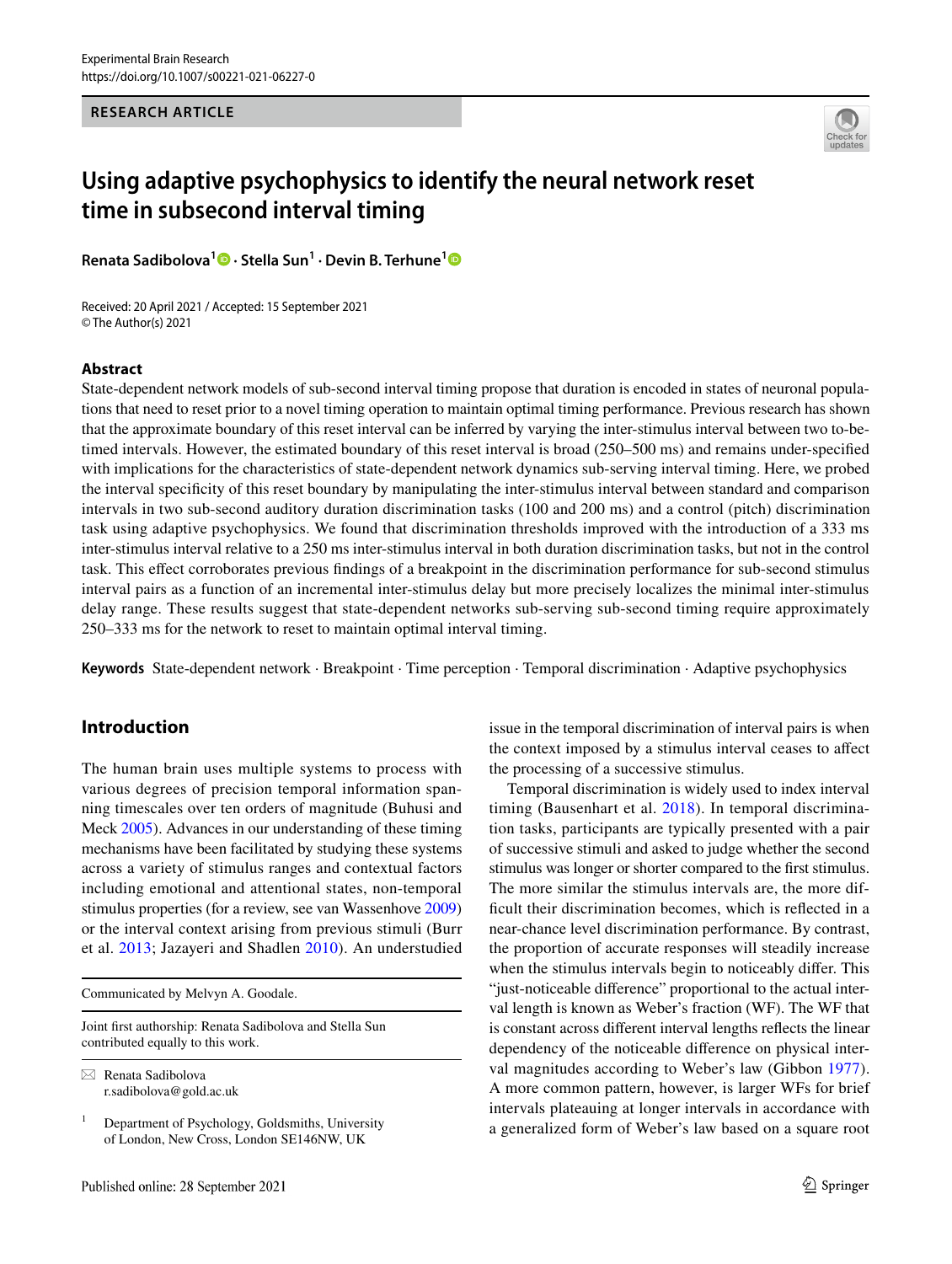relationship (Burr et al. [2013;](#page-7-1) Lewis and Miall [2009](#page-7-4)). Both models predict that the physical diference between two long intervals must be larger than that between two brief intervals if the perceptual systems were to discriminate them as a pair of diferent interval lengths.

The temporal discrimination task has been extensively applied to investigate a range of factors modulating temporal cognition (Allman and Meck [2012;](#page-6-2) Benau and Atchley [2020;](#page-6-3) Oliveri et al. [2008](#page-7-5); Wearden et al. [1998\)](#page-7-6) and it has helped to generate novel insights into how our experience of time is formed and how the brain may represents time. For instance, the discrimination of very brief auditory stimuli is superior to that of the same intervals in the visual modality; however, this diference disappears once the interval length increases and more amodal higher-order cognitive resources are recruited (Rammsayer and Pichelmann [2018](#page-7-7)). These observations can be accounted for by models proposing that the timing of brief intervals  $(<500 \text{ ms})$  is supported by an automatic, modality-specifc timing system, whereas the timing of longer intervals is sub-served by a distinct cognitive timing mechanism (Gooch et al. [2011](#page-7-8); Lewis and Miall [2003](#page-7-9); Rammsayer and Pichelmann [2018\)](#page-7-7). Although these models assume an interval changepoint that marks the transition between these systems, the characteristics, and perceptual and neural bases of this changepoint and these putative systems remain underspecifed (Buhusi and Meck [2009;](#page-6-4) Gooch et al. [2011;](#page-7-8) Rammsayer and Pichelmann [2018](#page-7-7)).

The features of this transition are partly addressed by the state-dependent network (SDN) model (Buonomano and Merzenich [1998;](#page-6-5) Karmarkar and Buonomano [2007](#page-7-10); Paton and Buonomano [2018](#page-7-11)), in which millisecond intervals are encoded in states of neuronal populations analogous to the evolving state of a liquid surface which has been disturbed by throwing in an object (Buonomano et al. [2009\)](#page-7-12). One consequence of this model is that a network needs to dynamically reset to facilitate optimal timing: prior to network resetting, a timing operation will be deleteriously afected just as throwing in the second object before the liquid returns to its baseline state creates a distorted spatiotemporal pattern of the ripples on its surface. Previous studies suggest that neural networks supporting interval discrimination require between 250 and 500 ms to return to their initial state (Buonomano et al. [2009](#page-7-12); Karmarkar and Buonomano [2007\)](#page-7-10). Moreover, it has been suggested that a network may 'time out' and reset if the interval exceeds the maximum encodable length (~300 ms; Buonomano et al. [2009;](#page-7-12) Spencer et al. [2009](#page-7-13)).

In keeping with the premise that both the new stimulus interval and the ongoing network state (i.e., the context imposed by the previous interval) determine the response on a given trial, several psychophysical studies sought to assess the impact of preceding distractor intervals on temporal performance (Buonomano et al. [2009;](#page-7-12) Burr et al. [2013](#page-7-1); Karmarkar and Buonomano [2007](#page-7-10); Spencer et al. [2009\)](#page-7-13). For example, Karmarkar and Buonomano ([2007\)](#page-7-10) applied a "reset task" consisting of interleaved trials with a single target interval bound by two tones and a distractor and target interval pair demarcated by three tones, rather than a standard temporal discrimination task. Congruent with the expectations of the SDN model, the target intervals of 100 ms, unlike those of 1000 ms, were characterized by poorer discrimination when preceded by distractor intervals. In another study (Spencer et al. [2009\)](#page-7-13), the detrimental efect of a distractor on temporal discrimination was replicated for a 100 ms stimulus interval but was not observed when either the target or the distractor stimulus interval increased to 300 ms. One interpretation of these observations is that the network resets after a specifc interval, i.e., at a maximum duration that the network might be capable of representing (Spencer et al. [2009\)](#page-7-13).

It has been hypothesized that the boundary beyond which sub-second interval timing no longer relies on state-dependent computations can be identifed as the inter-stimulus interval (ISI) between the target stimulus interval pair that is associated with an improvement in the temporal discrimination threshold (Buonomano et al. [2009](#page-7-12)). To evaluate this, Buonomano et al. [\(2009\)](#page-7-12) had participants discriminate two auditory intervals (standard and comparison intervals), in blocks of trials distinguished by diferent ISIs (50, 250, 500, 750, and 1000 ms). The boundary for the putative reset interval was observed between 250 and 500 ms, as refected by superior duration discrimination thresholds in longer ISI conditions.

The aim of this study was to build upon previous research (Buonomano et al. [2009](#page-7-12); Karmarkar and Buonomano [2007](#page-7-10)) and more precisely identify the interval boundary of network resetting in the range of 250–500 ms. Toward this end, we measured duration discrimination thresholds for 100 ms and 200 ms standard stimulus intervals, and pitch discrimination thresholds as a control task, in conditions with diferent ISIs (range 250–583 ms). We expected a changepoint in duration discrimination thresholds across ascending ISIs that would generalize across the two interval conditions. This changepoint was hypothesized to refect the boundary of the network reset for interval timing and thus was not expected in the control task.

## **Methods**

#### **Participants**

Forty right-handed (Oldfeld [1971](#page-7-14)) individuals participated in this study and 38 participants were included in the analyses after removing two multivariate outliers (82% female, 18% male, age range: 20–34; *M* =25.63, SD =3.66; years of higher education range:  $0-8$ ,  $M = 3.76$ ; SD = 2.02 [four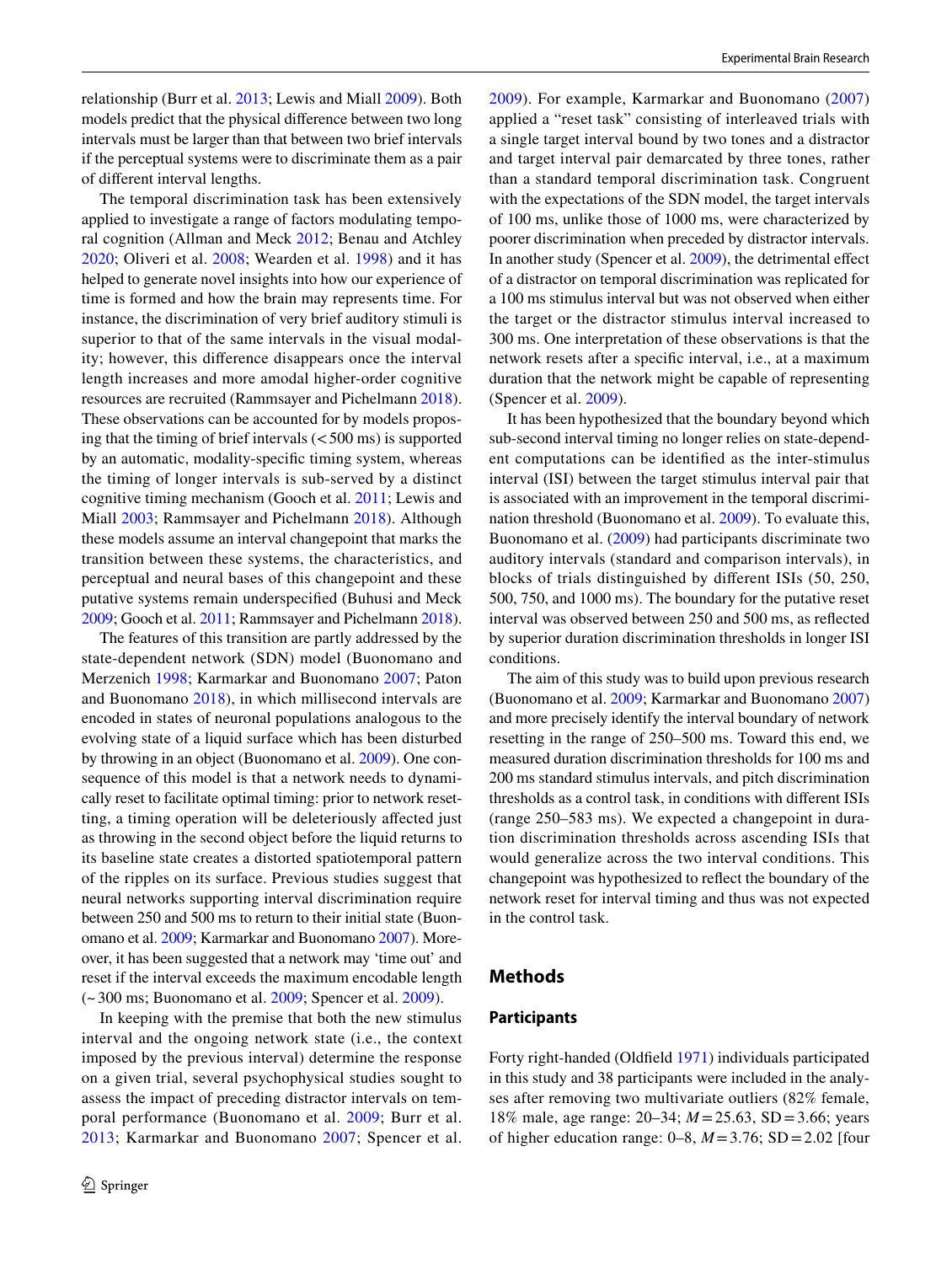missing]). The sample size was determined a priori using G-power (v. 3.1.9.3; Faul et al. [2009](#page-7-15)) with a repeated-measures analysis of variance and parameters  $\alpha$  = 0.05, 1-β = 80%, and  $\eta_p^2$  = 0.08 (Buonomano et al. [2009\)](#page-7-12), yielding a required sample size of  $N=36$ . To account for attrition, we intended to include 40 participants and increased this to 41 when one participant, whose data were subsequently excluded, was unable to understand the tasks. All procedures were approved by the departmental Ethics committee at Goldsmiths, University of London.

## **Materials**

#### **Duration and pitch discrimination tasks**

Participants completed two-duration discrimination tasks and a pitch discrimination task for the purpose of estimating discrimination thresholds as a function of ISI (250, 333, 417, 500 and 583 ms). In all tasks, the trial sequence consisted of a pre-stimulus interval (500 ms), a pair of tones separated by an ISI, a post-stimulus interval (500 ms), and a visual response prompt (Fig. [1\)](#page-2-0). The two tones consisted of a fxed standard tone and a comparison tone that varied adaptively with performance, with order of presentation counterbalanced within blocks. At the prompt, participants judged whether the second tone was shorter or longer than the frst tone (S L or L S [S = shorter;  $L =$ longer]) or lower or higher in pitch (L H or H L  $[L = lower; H = higher]$ ). Participants responded with their right index and middle fngers on the left and right arrow keys of a keyboard, respectively, with the response-key mappings  $(S L vs. L S and L H vs. H L)$ counterbalanced across participants. Auditory stimuli were generated in MATLAB 2018b (MathWorks, Natick) in realtime using the PsychPortAudio function of Psychtoolbox-3 (Brainard [1997;](#page-6-6) Kleiner et al. [2007](#page-7-16)), using the Windows 7 WASAPI sound device. We sampled stereo sounds at 48 kHz default rate and presented them via the headphones at a constant intensity level (set to 0.01 programmatically and 70% in Windows sound settings).

In the two-duration discrimination tasks, the standard stimulus duration (*d*) was 100 ms and 200 ms, respectively, whereas the comparison stimulus lasted  $d + \Delta d$ . In these two tasks, pitch remained constant (1 kHz). Analogously in the pitch discrimination task, the pitch for standard and comparison stimuli was, respectively,  $p = 1$  kHz and  $p + \Delta p$ , and stimulus intervals were fixed at 100 ms. The change  $(\Delta)$  in duration or pitch was always a positive value and it was computed automatically on trial-bytrial basis as a psychometric threshold using a Bayesian adaptive staircase method (Ψ-marginal algorithm) implemented in the Palamedes toolbox for MATLAB (Kingdom and Prins [2016](#page-7-17); Prins and Kingdom [2018\)](#page-7-18). This method optimizes both the sampling and estimation of the



<span id="page-2-0"></span>**Fig. 1** Diagrams of experimental tasks. All trials comprised a prestimulus interval (500 ms), a pair of tones separated by an ISI (250, 333, 417, 500 or 583 ms, varied at block level), a fxed post-stimulus interval (500 ms), and the response prompt. Participants estimated in three two-alternative forced-choice (2AFC) tasks if the second stimulus was shorter or longer (duration discrimination tasks) or lower or higher in pitch (pitch discrimination task) compared to the frst stimulus. The standard stimulus (the frst of two tones in the diagrams) was fxed in each task: 100 ms, 200 ms, and 1 kHz. The frequency for the duration standards was 1 kHz and the duration of the 1 kHz standard was 100 ms. The duration of the comparison stimulus (duration discrimination) and pitch of the comparison stimulus (pitch discrimination) were adaptively adjusted based on the performance on a trialby-trial basis (gray arrows and lines). The standard-stimulus presentation order in the experiment was randomized within blocks

target psychometric parameter(s), including participant's responses into a prior distribution that afects subsequent values tested.

Our objective was to identify the  $\Delta$  for a reliably discriminable stimulus pair (threshold, alpha parameter), with a subsidiary assessment of temporal precision (beta) and attentional lapse rate (lambda) (Kingdom and Prins [2016](#page-7-17)). The guess rate (gamma) was fxed at 50%. The psychometric function parameters were updated after each trial response (correct vs. incorrect) and responses were fitted with a logistic Weibull function. The dependent measure was each block's fnal discrimination threshold, i.e., the comparison stimulus Δ with 75% probability of a correct response. Each task (standard condition) comprised fve blocks of 40 trials, one for each ISI. We constrained the prior beta and lambda parameters to values from zero to four in steps of 0.1 and zero to 0.2 in steps of 0.02, respectively. The initial prior alpha range was 100 to 300 ms and 200 to 400 ms (both in 1 ms steps), respectively, for the 100 ms and 200 ms standards and 1 kHz to 1.5 kHz (5 Hz steps) for the 1 kHz standard. These upper boundaries were extended for acceptable comparison stimulus range by 300 ms in duration discrimination tasks and 2 kHz for pitch discrimination.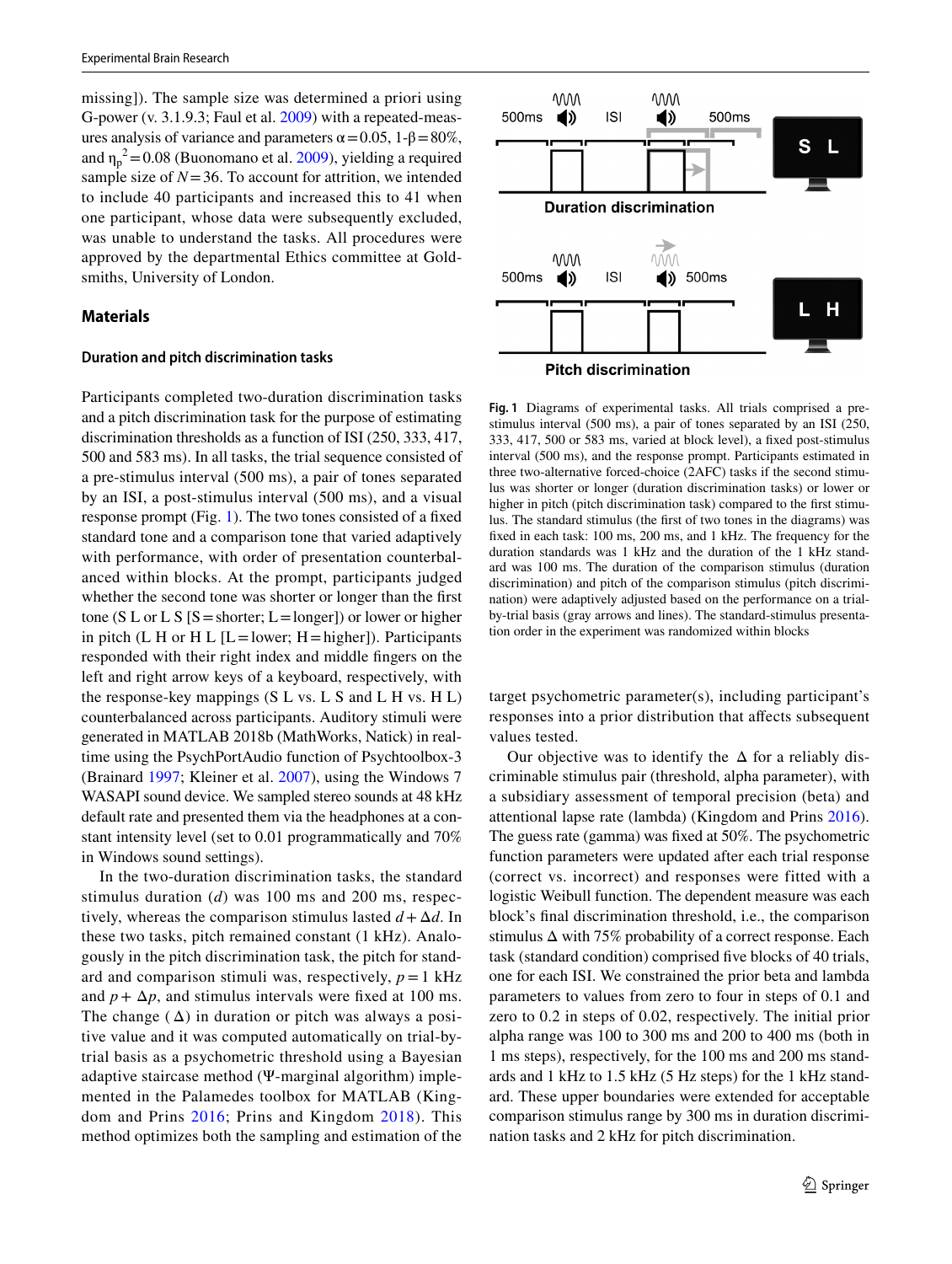## **Procedure**

Following general instructions, the experimenter confrmed with each participant that the stimulus volume was well above the detection threshold yet within a safe audible range. Prior to each task, participants completed ten practice trials with randomly selected standard-comparison stimulus pairs. Participants subsequently completed fve consecutive blocks for each of the three tasks in randomized order (each corresponding to a unique ISI: 250, 333, 417, 500 and 583 ms) resulting in 15 blocks. Task order was counterbalanced across participants. To avoid fatigue, short breaks after each block were encouraged. The entire experiment took approximately 60 min.

#### **Analyses**

Two participants were removed as multivariate outliers with Mahalanobis distance values $>$ 31.02,  $p = 0.001$ . Data were reliably characterized by a departure from normality (Shapiro–Wilk test  $p < 0.05$ , Fig. [2D](#page-3-0)) including after transformations aimed at reducing positive skew (square root and log transform). Thus, they were analyzed using nonparametric Friedman tests and Wilcoxon signed-rank tests (in IBM SPSS Statistics software v.24). *P* values for the latter tests were adjusted using a Holm–Bonferroni multiplecomparison correction (Holm [1979](#page-7-19)). We report Kendal W  $(r_t)$  effect size for the Friedman tests and  $r(r = z/\sqrt{N})$ ; Pallant [2007](#page-7-20)) for the Wilcoxon tests. Bayes factors were not computed due to violations of normality (Dienes [2014](#page-7-21); Rouder et al. [2012;](#page-7-22) Wetzels et al. [2012\)](#page-7-23). In a series of complementary analyses, we additionally ftted exponential functions to discrimination thresholds across ascending ISIs in each condition and participant (using the ft command in MAT-LAB) and conducted a repeated-measures ANOVA on the exponential decay coefficients. Here, we also report partial eta-squared  $(\eta^2)$  and Bayes factors (BF) which we computed using default priors in JASP software (JASP Team [2019](#page-7-24)). Additional one-sample *t* tests were conducted on exponential decays in each standard condition with *p* values adjusted using a Holm–Bonferroni correction.

## **Results**

Previous research suggests that duration discrimination varies according to the ISI between two intervals, such that a rapid succession (short ISI) is associated with poorer



<span id="page-3-0"></span>**Fig. 2** Duration (d) discrimination and pitch (p) discrimination as a function of the ISI (ms) between standard and comparison stimuli. **A–C** ∆ (75% discrimination threshold) for diferent ISIs in duration and pitch discrimination tasks. Error bars indicate standard error of

the mean (SEM). **D**  $\Delta$  scaled by the respective standard stimulus. Marginal plots show the kernel density distributions and individual participant data in each condition (Allen et al. [2019](#page-6-7))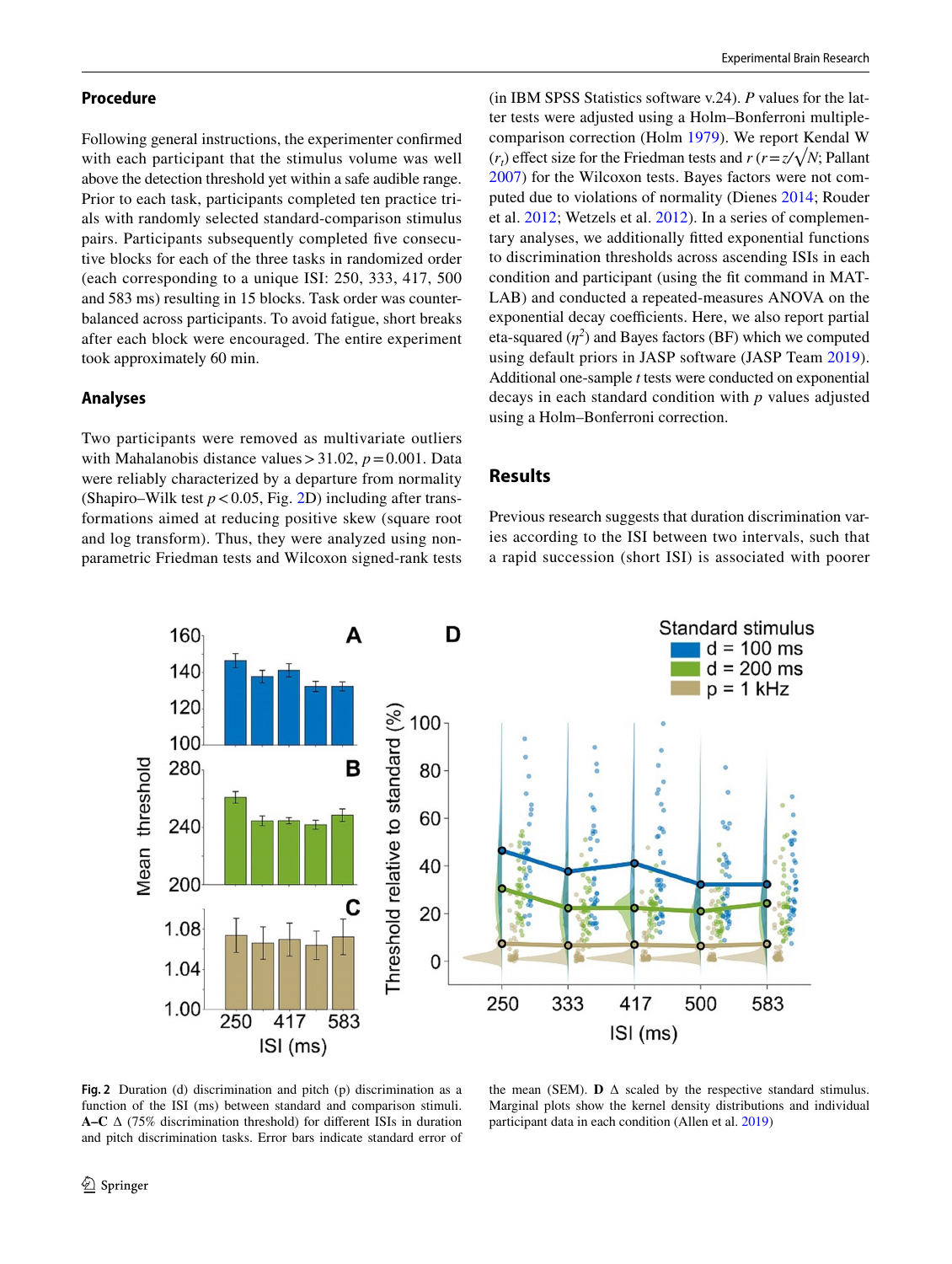performance (higher discrimination threshold) (Buonomano et al. [2009\)](#page-7-12). As can be seen in Fig. [2A](#page-3-0), [B](#page-3-0), D, performance patterns on the duration discrimination tasks generally conformed to this pattern as the highest discrimination thresholds in both tasks were observed for the shortest ISI (250 ms). These efects were refected in signifcant main efects of ISI on duration discrimination thresholds in both tasks with similar effect sizes, 100 ms:  $\chi^2 F(4) = 25.50$ ,  $p < 0.001$ ,  $r_t = 0.17$ , and 200 ms:  $\chi^2 F(4) = 20.78$ ,  $p < 0.001$ ,  $r<sub>t</sub> = 0.14$ . As anticipated, a corresponding main effect of ISI was not observed for pitch discrimination thresholds,  $\chi^2$ <sub>*F*</sub>(4) = 3.87, *p* = 0.42, *r<sub>t</sub>* = 0.03, with a near-zero effect size, showing relative uniformity across ISIs (Fig. [2C](#page-3-0), [D\)](#page-3-0). These results suggest that duration discrimination thresholds selectively vary as a function of ISI.

To identify the ISI at which the earlier stimulus ceases to interfere, we conducted four planned comparisons of duration discrimination thresholds between the adjacent ISIs in each duration discrimination task. In the 100 ms standard task, thresholds were higher in the 250 ms  $(Mdn = 143.60 \text{ ms})$  than in the 333 ms  $(Mdn = 128.40)$ ISI condition, although this diference was only observed at a trend level, *Z*=− 2.47, *p*=0.08, *r*=− 0.40 (Fig. [2A](#page-3-0)). There was no signifcant diference between thresholds in the 333 ms and 417 ms ISI conditions (Mdn =  $133.00$ ), *Z*=− 0.50, *p*=1.00, *r*=− 0.08. By contrast, discrimination thresholds were signifcantly lower (improved) in the 500 ms (Mdn=126.75) relative to the 417 ms ISI condition, *Z*=− 3.25, *p*=0.01, *r* = − 0.53 and were not significantly different between the 500 and 583 ms  $(Mdn=130.05)$  ISI conditions, *Z*=− 0.15, *p*=1.00, *r*=− 0.02. This pattern of results replicates previous observations (Buonomano et al. [2009\)](#page-7-12) and suggests that the network requires less than 500 ms to reset. However, there was some ambiguity regarding the precise window of this reset with weak evidence for an early reset (250–333 ms) and additional evidence for a later reset (417–500 ms). Such ambiguity was not present in the 200 ms standard task where there was clear evidence for an earlier boundary in alignment with the former efect. In particular, duration discrimination thresholds were significantly greater in the  $250 \text{ ms}$  (Mdn =  $259.80 \text{ ms}$ ) than in the 333 ms (Mdn=242.45 ms) ISI condition, *Z*=− 3.48, *p*=0.01, *r* = − 0.56. Duration discrimination thresholds remained relatively stable across the remaining ISI conditions (Fig. [2](#page-3-0)B), 333 ms vs. 417 ms (Mdn=244.75 ms), *Z* = − 0.66, *p* = 1.00, *r* = − 0.11, 417 ms vs. 500 ms (Mdn=237.90 ms), *Z*=− 1.29, *p*=1.00, *r*=− 0.21, and 500 ms vs. 583 ms (Mdn=245.50 ms), *Z*=− 1.31, *p*=1.00, *r* = − 0.21. Cumulatively, these results suggest a boundary for this network reset between 250 and 333 ms.

Duration discrimination thresholds scaled by the standard stimulus (Fig. [2D](#page-3-0)) were higher in the 100 ms  $(Mdn=34.85\%)$  compared to the 200 ms standard stimulus condition (Mdn=23.97%), *Z*=− 5.36, *p*<0.001, *r*=− 0.87. Although they would be expected to be similar according to the scalar property or Weber's law (Gibbon [1977\)](#page-7-3), past research has demonstrated that Weber's law in its strict form often does not hold (Grondin [1993,](#page-7-25) [2012](#page-7-26)). Our fnding conforms to a common pattern in the literature showing higher WFs for very brief to-be-discriminated intervals, which is consistent with a generalized form of Weber's law (Burr et al. [2013;](#page-7-1) Lewis and Miall [2009](#page-7-4)). To explore the interaction of the ISI and standard stimulus conditions, particularly the later reset for the 100 ms vs. the 200 ms standard condition, we subtracted the scaled thresholds in the 100 ms condition from those in the 200 ms condition. A Friedman test on the diference in scaled thresholds did not yield a significant effect,  $\chi^2_F(4) = 6.80, p = 0.15, r_t = 0.05$ . These results suggest that the two standard stimulus conditions did not signifcantly difer in the reset interval.

A similar conclusion was reached in the analysis of slopes of the exponential decay function ftted to thresholds across ascending ISIs for each participant and standard condition. The exponents were used to evaluate how individual participants conformed to overall group-level trends (Fig. [3](#page-4-0)). We observed negative exponents refecting the reduction in discrimination thresholds from 333 ms onwards in the 100 ms and 200 ms standard conditions, one-sample  $t(37) = 3.85$ , *p*=0.001, *d<sub>z</sub>*=0.62, BF<sub>10</sub>=62.17 and *t*(37)=3.08, *p*=0.010,  $d_z = 0.50$ , BF<sub>10</sub>=9.29, respectively, but not in the 1 kHz

<span id="page-4-0"></span>**Fig. 3** Exponents of the exponential decay function ftted to discrimination thresholds across the ISIs in each condition  $(N=38)$ . The plot shows kernel density distributions and data of individual participants in each condition. Bracketed values indicate the proportion of participants with exponents>0 in each condition

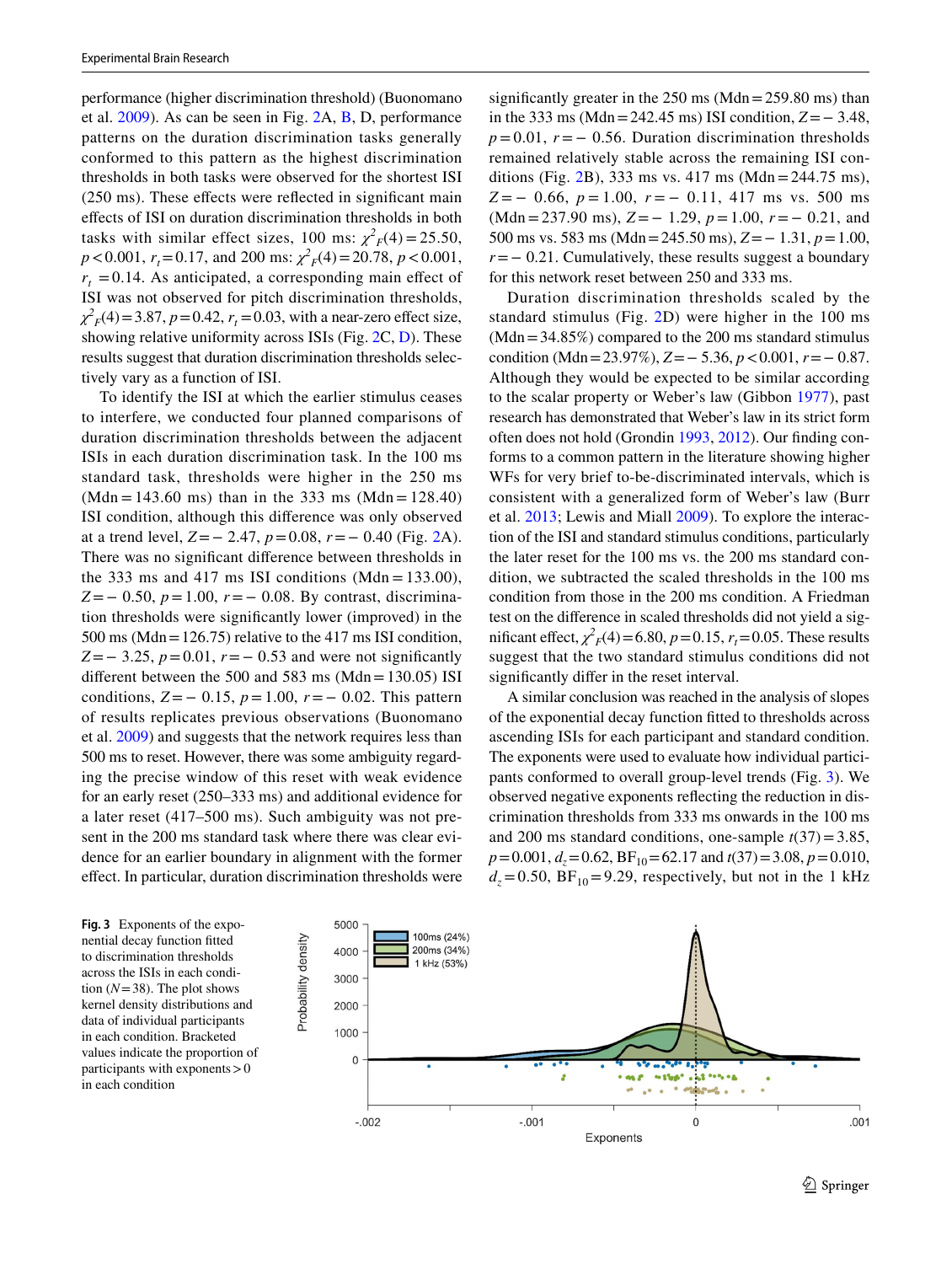condition,  $t(37) = 0.16$ ,  $p = 0.87$ ,  $d_z = 0.03$ .,  $BF_{10} = 0.18$ . An ANOVA showed that exponential decay difered across standard conditions,  $F(2,74) = 7.19$ ,  $p = 0.003$ ,  $\eta^2 = 0.16$ . Subsequent post hoc analyses further showed a more pronounced decays in the 100 ms vs. 1 kHz,  $t(37) = 3.48$ ,  $p = 0.004$ ,  $d_z = 0.56$ ,  $BF_{10} = 24.24$ , and 200 ms vs. 1 kHz conditions,  $t(37) = 2.58$ ,  $p = 0.04$ ,  $d<sub>z</sub> = 0.42$ ,  $BF<sub>10</sub> = 3.11$ . Although the diference between 100 and 200 ms conditions was non-signifcant, the Bayesian evidence trending in favor of the null hypothesis was ambiguous,  $t(37)=1.74$ ,  $p=0.27$ ,  $d_z = 0.28$ ,  $BF_{10} = 0.68$ .

## **Discussion**

SDN models of interval timing propose that optimal subsecond interval timing requires resetting of neuronal networks encoding stimulus duration prior to a new timing operation (Karmarkar and Buonomano [2007;](#page-7-10) Paton and Buonomano [2018;](#page-7-11) Spencer et al. [2009\)](#page-7-13). This study sought to estimate the putative network reset interval by varying the ISI between comparison and standard intervals in a subsecond auditory interval discrimination task (Buonomano et al. [2009\)](#page-7-12). We found that interval discrimination thresholds signifcantly improved (decreased) in the 200 ms standard condition and suggestively improved in the 100 ms standard condition when the ISI increased from 250 to 333 ms, with moderate efect sizes in both cases. By contrast, analogous comparisons for pitch discrimination thresholds yielded non-signifcant results. These fndings are consistent with previous research (Buonomano et al. [2009;](#page-7-12) Karmarkar and Buonomano [2007\)](#page-7-10) suggesting that the network reset interval is between 250 and 500 ms, warranting further research on the characteristics and dynamics of network resetting in subsecond interval timing.

Computational studies of SDNs have conventionally included a constraint that the physiological mechanisms are of limited temporal extent after which the network resets (Buonomano and Merzenich [1998](#page-6-5); Karmarkar and Buonomano [2007](#page-7-10)). Germane behavioral evidence suggests that SDNs sub-serving interval timing reset between 250 and 500 ms (Buonomano et al. [2009\)](#page-7-12). This inference was made on the basis of a decrease in discrimination thresholds for pairs of intervals separated by 500 ms, relative to 250 ms ISIs. Our results corroborate this time window for the putative SDN reset (250–500 ms) and show that this effect generalizes to a 200 ms standard interval stimulus condition. Moreover, we further expanded upon previous findings through the inclusion of a greater number of ISIs during the putative breakpoint window (250, 333, 417, 500 ms) to permit greater precision in the estimate of the network reset interval. As a result, we identifed a narrower reset time window of 250–333 ms which aligns with the observation of improved temporal performance in a 'reset task' when either the distractor interval or immediately following *target* interval increased from 100 to 300 ms (Spencer et al. [2009](#page-7-13)).

Although the reset time, and therefore the inability to accommodate longer intervals, has previously been considered to be a limitation of the applicability of the SDN model in timing (Spencer et al. [2009\)](#page-7-13), the presence of a mechanism dedicated to the processing of sub-second intervals is congruent with more recent advances in the interval timing literature. For instance, Rammsayer and Pichelmann ([2018](#page-7-7)) introduced a conceptual model of sub and suprasecond timing, arguing for distinct modality-specific neurocognitive mechanisms sub-serving the timing of brief intervals (below  $\sim$  100–500 ms) that gradually gives way to amodal mechanisms responsible for the processing of longer intervals. Indeed, the time-dependent changes in the state of neural networks are likely to incorporate modalityspecifc neural codes for brief intervals but much less so for longer intervals recruiting executive functions (Paton and Buonomano [2018](#page-7-11)). Numerous studies, reporting psychopharmacological (Rammsayer [1993](#page-7-27); Rammsayer and Vogel [1992\)](#page-7-28), psychophysical (Karmarkar and Buonomano [2007](#page-7-10); Rammsayer et al. [2015](#page-7-29)), neuroimaging (Lewis and Miall [2003;](#page-7-9) Wiener et al. [2010](#page-7-30)) or genetic (Wiener et al. [2011\)](#page-7-31) evidence, add further weight to the argument of distinct timing mechanisms in the millisecond-to-second range. However, the boundary between these putative timing systems, and the nature of a transition between them, remains controversial. Our fndings would suggest that the boundary between subsecond timing systems is within this 250–333 ms window.

Although the present results provide a more refned estimate of the network reset interval window than previous research, the characteristics of this reset interval require further specifcation. Further research is required to more precisely delineate the window of this reset interval. In particular, further research would beneft from adaptively varying the ISI between standard and comparison intervals to derive a more precise estimate of the network reset interval. The present work suggests that this interval will be observed between 250 and 333 ms. It will also be important to determine whether this reset interval generalizes across sensory modalities or co-varies with superior temporal precision in auditory relative to visual timing (Penney et al. [2000](#page-7-32)). A further outstanding question concerns the role of the network reset interval in diferentiating timing mechanisms for subsecond and supra-second intervals. Our evidence suggests that the breakpoint that co-occurs with the network reset interval is specifc to sub-second interval timing. Nevertheless, it remains understudied whether the shift to diferent mechanism for longer intervals is abrupt or gradual. Further work would therefore beneft from using the present approach to probe the division between sub-second and supra-second timing.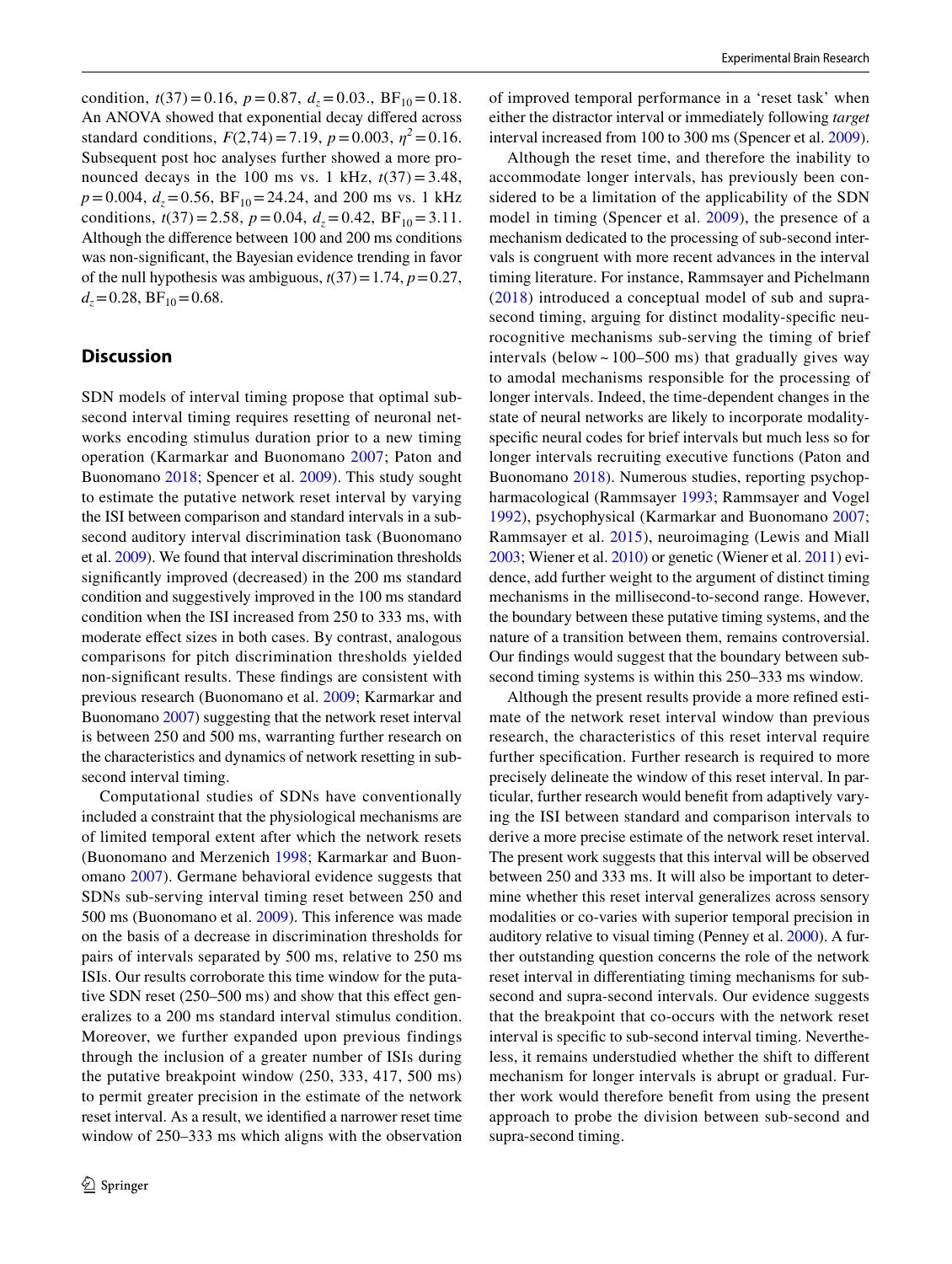Discriminated intervals are not only timed, but obviously subject to non-specifc attentional, memory and decisional infuences that shape behavioral responses (Brown [1997](#page-6-8); Droit-Volet and Meck [2007](#page-7-33); Grondin [2010;](#page-7-34) Toren et al. [2020](#page-7-35)). Whereas the SDN model is attractive given its plausible neurobiological basis and our data conform to its basic conceptualization, further work is required to more precisely interrogate its predictions against alternative constraints on timing. For instance, short ISIs may interact with task diffculty and interfere with encoding of the frst stimulus due to a prompt presentation of the second interval of a stimulus pair. This would in turn afect the implicit learning that may improve the precision of neural timers during the repeated task exposure. Anecdotal evidence is ofered in studies of children learning a language that is enhanced by an exaggeration of empty intervals between words (i.e., "Motherese"; Broesch and Bryant [2015](#page-6-9)). The same principle applies in learning of the Morse code when letters represented by dots and lines are transmitted at normal speed but the pauses between the letters and words are emphasized (Bloom [1990](#page-6-10); Buonomano [2017\)](#page-7-36).

In conclusion, previous research suggests that interval timing engages disparate neural mechanisms, depending on the timescale and computational requirements of the task (Paton and Buonomano [2018\)](#page-7-11). The SDN model represents a category of intrinsic timing models implicated in the encoding of brief sub-second intervals by means of trajectories in neuronal space. Whereas further research is required to disentangle the contributions of diferent timing mechanisms, our results build upon previous research (Buonomano et al. [2009;](#page-7-12) Karmarkar and Buonomano [2007\)](#page-7-10) and provide a more precise estimate of the temporal window of the SDN reset and suggest that approximately 250–333 ms is required for the network to reset to facilitate optimal interval timing.

**Author contributions** All authors designed the research, SS collected the data, RS analyzed the data, and all authors approved the fnal manuscript for submission.

**Funding** This research was supported in part by the Biotechnology and Biological Sciences Research Council, grant number: BB/R01583X/1.

**Availability of data and materials** The data and materials are available at<https://osf.io/e6w79/>.

**Code availability** Custom scripts are available at<https://osf.io/e6w79/>.

#### **Declarations**

**Conflict of interest** The authors have no relevant fnancial or non-fnancial interests to disclose.

**Ethics approval** Approval was obtained from the ethics committee of the Department of Psychology at Goldsmiths, University of London,

UK. The procedures used in this study adhere to the tenets of the Declaration of Helsinki.

**Consent to participate** Informed consent was obtained from all individual participants included in the study.

**Consent for publication** Not applicable.

**Open Access** This article is licensed under a Creative Commons Attribution 4.0 International License, which permits use, sharing, adaptation, distribution and reproduction in any medium or format, as long as you give appropriate credit to the original author(s) and the source, provide a link to the Creative Commons licence, and indicate if changes were made. The images or other third party material in this article are included in the article's Creative Commons licence, unless indicated otherwise in a credit line to the material. If material is not included in the article's Creative Commons licence and your intended use is not permitted by statutory regulation or exceeds the permitted use, you will need to obtain permission directly from the copyright holder. To view a copy of this licence, visit<http://creativecommons.org/licenses/by/4.0/>.

## **References**

- <span id="page-6-7"></span>Allen M, Poggiali D, Whitaker K, Marshall TR, Kievit RA (2019) Raincloud plots: a multi-platform tool for robust data visualization. Wellcome Open Research 4:63. [https://doi.org/10.12688/](https://doi.org/10.12688/wellcomeopenres.15191.1) [wellcomeopenres.15191.1](https://doi.org/10.12688/wellcomeopenres.15191.1)
- <span id="page-6-2"></span>Allman MJ, Meck WH (2012) Pathophysiological distortions in time perception and timed performance. Brain 135(3):656–677. [https://](https://doi.org/10.1093/brain/awr210) [doi.org/10.1093/brain/awr210](https://doi.org/10.1093/brain/awr210)
- <span id="page-6-1"></span>Bausenhart KM, Di Luca M, Ulrich R (2018) Assessing Duration Discrimination: Psychophysical Methods andPsychometric Function Analysis. In: Vatakis A, Balci F, Di Luca M, Correa A (eds) Timing and Time Percpetion: Procedures, Measures, and Applications. Koninklijke Brill, pp. 52–78. [https://brill.com/view/title/](https://brill.com/view/title/26665) [26665](https://brill.com/view/title/26665)
- <span id="page-6-3"></span>Benau EM, Atchley RA (2020) Time fies faster when you're feeling blue: sad mood induction accelerates the perception of time in a temporal judgment task. Cogn Process 21(3):479–491. [https://doi.](https://doi.org/10.1007/s10339-020-00966-8) [org/10.1007/s10339-020-00966-8](https://doi.org/10.1007/s10339-020-00966-8)
- <span id="page-6-10"></span>Bloom J (1990) A Standard for Morse Timing Using the Farnsworth Technique. [http://www.arrl.org/fles/fle/Technology/x9004008.](http://www.arrl.org/files/file/Technology/x9004008.pdf) [pdf](http://www.arrl.org/files/file/Technology/x9004008.pdf)
- <span id="page-6-6"></span>Brainard DH (1997) The psychophysics toolbox. Spat vis 10(4):433– 436.<https://doi.org/10.1163/156856897X00357>
- <span id="page-6-9"></span>Broesch TL, Bryant GA (2015) Prosody in infant-directed speech is similar across western and traditional cultures. J Cogn Dev 16(1):31–43. <https://doi.org/10.1080/15248372.2013.833923>
- <span id="page-6-8"></span>Brown SW (1997) Attentional resources in timing: Interference efects in concurrent temporal and nontemporal working memory tasks. Percept Psychophys 59(7):1118–1140. [https://doi.org/10.3758/](https://doi.org/10.3758/BF03205526) [BF03205526](https://doi.org/10.3758/BF03205526)
- <span id="page-6-0"></span>Buhusi CV, Meck WH (2005) What makes us tick? functional and neural mechanisms of interval timing. Nat Rev Neurosci 6(10):755– 765.<https://doi.org/10.1038/nrn1764>
- <span id="page-6-4"></span>Buhusi CV, Meck WH (2009) Relativity theory and time perception: single or multiple clocks? PLoS ONE 4(7):e6268. [https://doi.org/](https://doi.org/10.1371/journal.pone.0006268) [10.1371/journal.pone.0006268](https://doi.org/10.1371/journal.pone.0006268)
- <span id="page-6-5"></span>Buonomano DV, Merzenich MM (1998) CORTICAL PLASTICITY: from synapses to maps. Annu Rev Neurosci 21(1):149–186. <https://doi.org/10.1146/annurev.neuro.21.1.149>